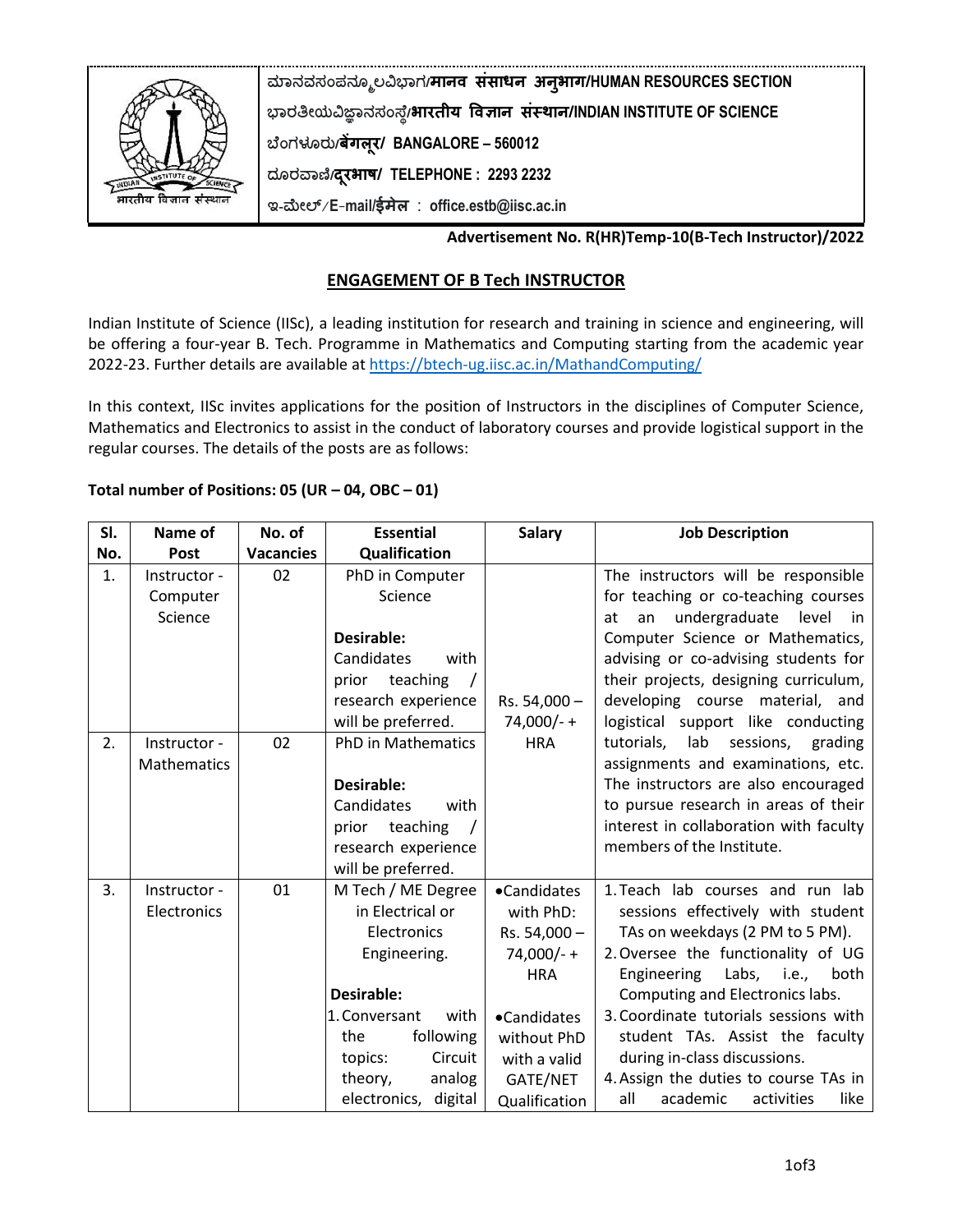| electronics<br>and<br>microcontrollers.<br>2. Familiarity<br>with<br>software<br>like<br>MATLAB/Simulink,<br>SPICE,<br>Verilog/VHDL and<br>Cadence.<br>3. Design, fabrication,<br>testing<br>and<br>troubleshooting of<br>electronic circuits.<br>4. Firmware coding of<br>microcontrollers. | $:$ Rs.<br>$31,000/- +$<br>HRA. After 2<br>years, pay<br>will be<br>revised to<br>Rs. 35,000/-<br>+ HRA<br>•Candidates<br>without PhD<br>without a<br>valid<br>GATE/NET<br>Qualification<br>$:$ Rs.<br>$25,000/- +$<br>HRA. After 2<br>years, pay<br>will be | conducting offline exams/quizzes,<br>evaluations etc.<br>5. Participate in the assessment and<br>final evaluation<br>process with<br>student TAs. Provide effective<br>feedback to students to support<br>their learning. Create effective<br>backend<br>mechanisms<br>for<br>maintaining scores on continuous<br>evaluation practices (HWs, quizzes,<br>exams).<br>6. Contribute to developing<br>and<br>designing<br>curricula<br>and<br>experiments<br>that<br>support<br>a<br>scholarly and hands-on approach<br>to student learning. |
|----------------------------------------------------------------------------------------------------------------------------------------------------------------------------------------------------------------------------------------------------------------------------------------------|--------------------------------------------------------------------------------------------------------------------------------------------------------------------------------------------------------------------------------------------------------------|-------------------------------------------------------------------------------------------------------------------------------------------------------------------------------------------------------------------------------------------------------------------------------------------------------------------------------------------------------------------------------------------------------------------------------------------------------------------------------------------------------------------------------------------|
|                                                                                                                                                                                                                                                                                              | revised to<br>Rs. 28,000/-<br>+ HRA                                                                                                                                                                                                                          |                                                                                                                                                                                                                                                                                                                                                                                                                                                                                                                                           |

The syllabus of the undergraduate course can be found at: [https://iisc.ac.in/wp](https://iisc.ac.in/wp-content/uploads/2021/12/UG-Handbook-2021-22.pdf)**[content/uploads/2021/12/UG-Handbook-2021-22.pdf](https://iisc.ac.in/wp-content/uploads/2021/12/UG-Handbook-2021-22.pdf)**

**Age:** Below 35 years as on the last date for receipt of applications. Relaxation in age is applicable as per GOI norms.

**Duration:** The above position is purely contractual, and candidates will be hired on a renewable annual contract (depending on satisfactory performance) for a maximum duration of 5 years. Contract tenure will commence from the date of joining. The waitlist will be operational for six months.

## **How to Apply**

- a) Candidates who are desirous to be considered strictly on the aforesaid terms and conditions may fill the online application form on the link given below duly attaching the required certificates in support of age, category, qualification, marks, disability, and experience **on or before 30.06.2022**.
- b) The eligible applicants will be called for an interview and the date & time of interview will be informed through e-mail. Candidates are also advised to provide correct information in their CV/application.
- c) No TA/DA shall be paid for attending the interview.
- d) Candidates may please ensure that they are fulfilling all the requisite criteria prior to registering, failing which, their candidature is liable to be rejected/cancelled.

## **General Instructions**

a. The Candidate must possess the essential prescribed qualifications on or before the last date of submitting application.